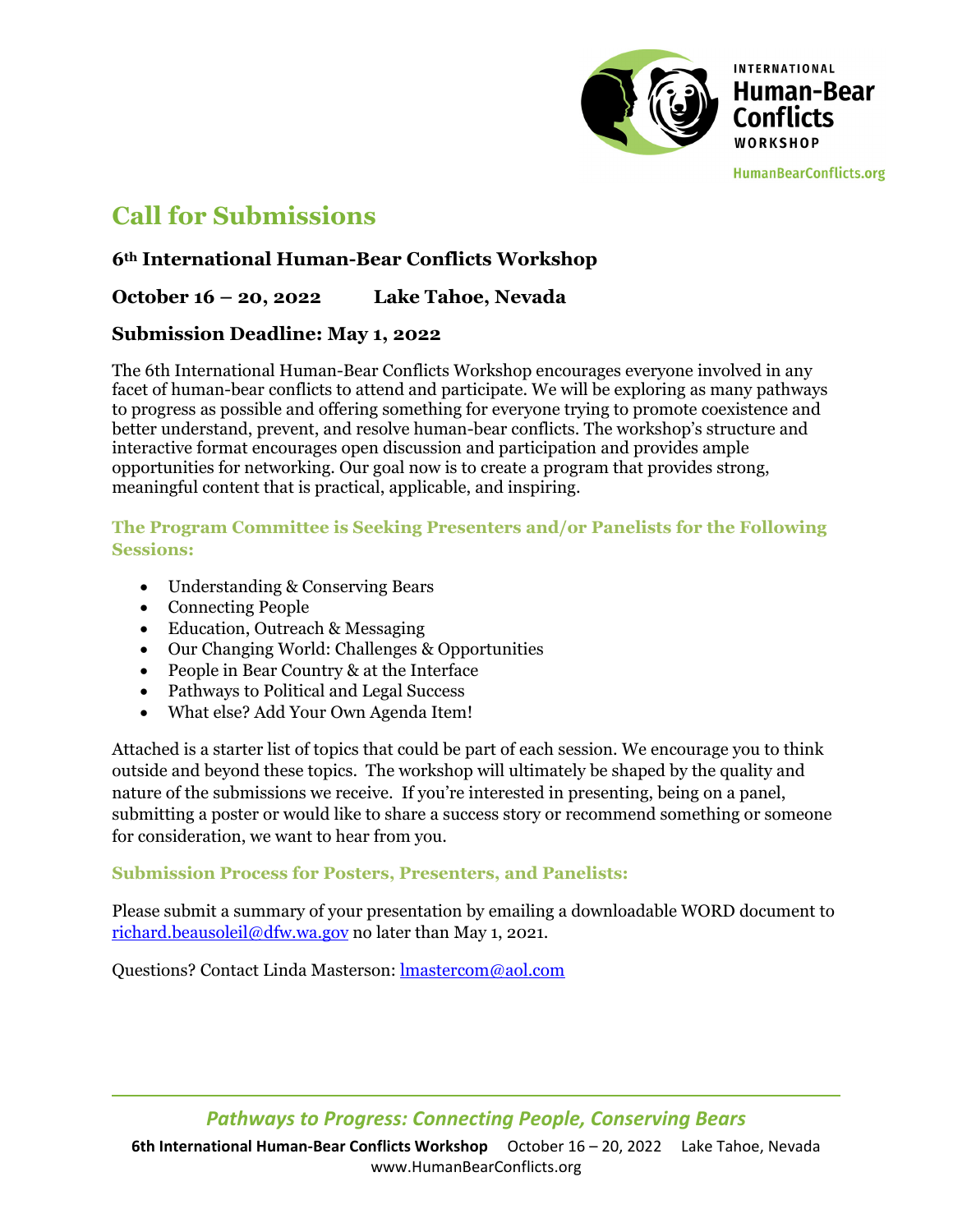

**HumanBearConflicts.org** 

#### **Understanding & Conserving Bears**

- Science-guided decisions: relevant research that impacts conflict prevention & resolution
- Bear Populations in urban, suburban, rural & wild settings similarities, differences
- Changing bear behavior Since the inception of the IHBCW, people have been trying to find ways to modify bear behavior. Does anything work or are we chasing our bear tails?
- Behavioral Management: aversive conditioning/hazing/Karelian Bear Dogs
- Deterrent methods: bear-proofing, bear-resistant containers/enclosures, electrifying solutions
- Tech tools: what's new, what works, what doesn't, public attitudes towards management tools. Tazers are re-emerging as a behavioral modification tool, should they be?

#### **Connecting People**

- Finding common ground how to bring people with diverse interests together
- How to start from nothing and create mutually beneficial strong partnerships that work.
- Community-based programs; creating, regulating, getting them started and keeping them going
- Working with HOAs and Boards
- Building internal teams within your own organization
- They said it couldn't be done: Overcoming obstacles anatomy of a victory what it takes to make progress
- Kid power: involving the next generation
- Indigenous perspectives

#### **Education & Messaging**

- How do we get everyone who interacts with the public to deliver the same consistent message and speak the same language? Managers, educators, outreach, media relations, communications people, website content managers, the alphabet soup of agencies and NGOs
- Tired out of date terminology how to replace nuisance bears, euthanasia and other counter-productive terms, standardizing data and reporting, how to talk about coexistence, not just conflicts.
- $\bullet$  Helping the media get it right beyond the press release
- Social media / Facebook, Instagram, Twitter: how they work and how to put the power to work for you
- Technology Toolbox
- How to make people care about and value bears (without becoming extremists)
- Measuring success: what should we measure and how do we evaluate the effectiveness of education and/or human-bear conflict mitigation measures?
- What is the difference between measuring outcomes vs measuring impact? How to fund ongoing evaluations? Cost-benefit analysis?

**6th International Human‐Bear Conflicts Workshop**  October 16 – 20, 2022 Lake Tahoe, Nevada www.HumanBearConflicts.org